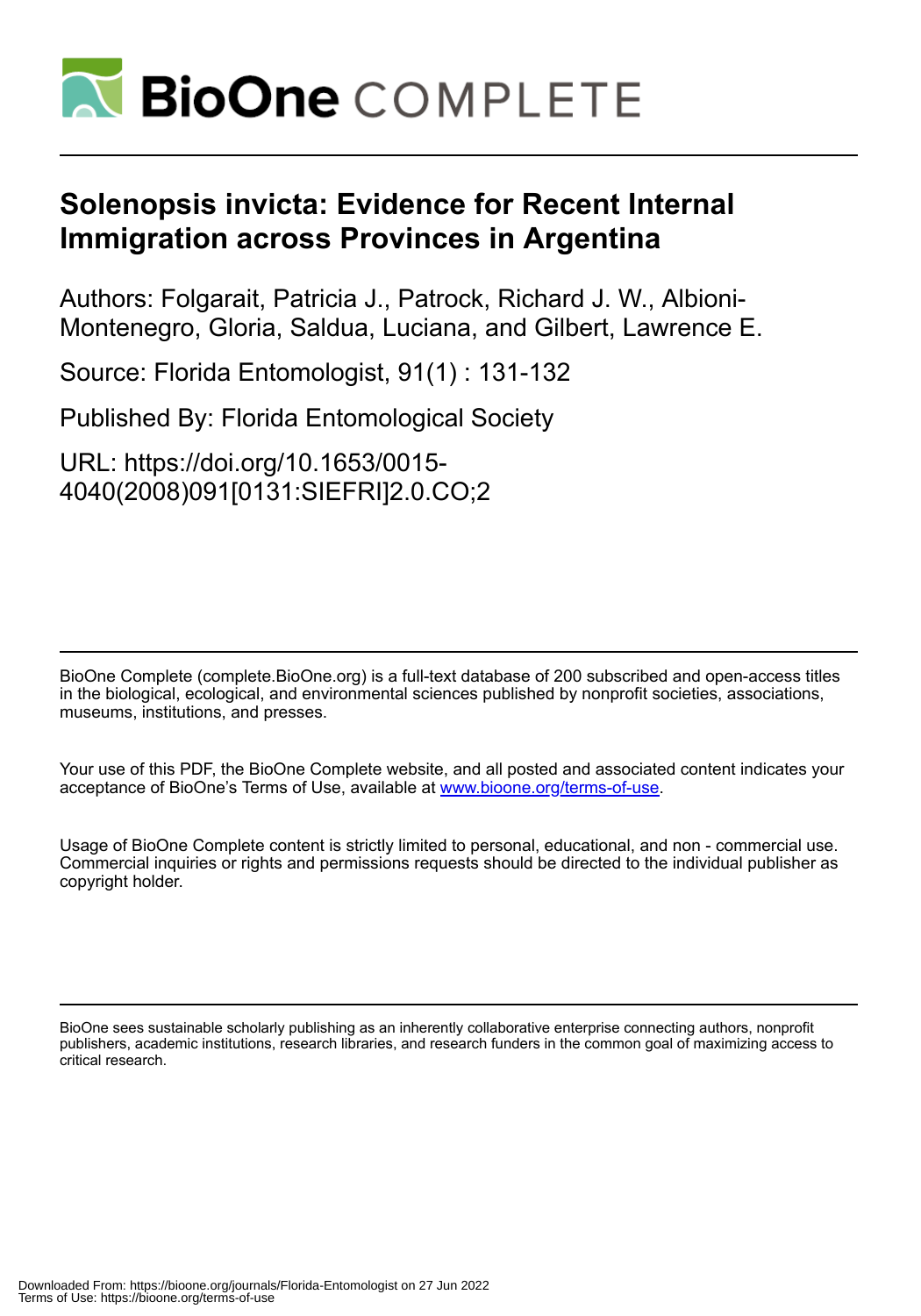## *SOLENOPSIS INVICTA*: EVIDENCE FOR RECENT INTERNAL IMMIGRATION ACROSS PROVINCES IN ARGENTINA

PATRICIA J. FOLGARAIT<sup>1</sup>, RICHARD J. W. PATROCK<sup>1.2</sup>, GLORIA ALBIONI-MONTENEGRO<sup>1</sup>, LUCIANA SALDUA<sup>1</sup> AND LAWRENCE E. GILBERT<sup>2</sup> 1 Section of Integrative Biology and Brackenridge Field laboratory, University of Texas, Austin, TX 78712

> 2 Centro de Estudios e Investigaciones, Universidad Nacional de Quilmes. Roque Saenz Peña 180, Bernal B1876BXD, Buenos Aires, Argentina

Ant tramp species refer to those with intercontinental distributions that coincide with a likely predilection for hitchhiking with human movements (Passera 1994). One such species, *Solenopsis invicta* Buren has been unintentionally transported across the globe from its native home in central South America over the last 70 years or more (Tschinkel 2006). Within South America it is found in a diverse set of biogeographic regions extending from its southern limit in the dry Chaco, across through the wet Mesopotamian region in Argentina and the Pampas of Uruguay and northwards through the Pantanal and other vegetational areas of Brazil (Pitts 2002). Its tramp status as well as that of others in the genus renders 'original' or natural distributional limits difficult to interpret, with disjunct populations of this species and others easily assigned to human transport (Trager 1991), rather than to relictual or other possible interpretations. Historical knowledge of the biogeography of the genus in many of these areas is lacking and suggests that in many cases, only molecular analyses are likely to offer resolution to competing distributional interpretations.

Here we note the recent, presumably intracontinental immigration of *Solenopsis invicta* across provinces in Argentina. On 22 Aug 2006, while searching for *Pseudacteon* parasitoids of *Solenopsis richteri* in the Reserva Ecológica Costanera Sur (RECS) in Buenos Aires (S 34.6, W 58.3), we found 8 colonies of *Solenopsis* that we recognized as *S. invicta*. Voucher specimens were sent to James Trager who independently confirmed this diagnosis. *Solenopsis invicta* has never been recorded for the province (Pitts 2002) and the nearest source for the population is likely to be Rosario (ca. 250 km distant) in Santa Fe Province (Ross & Trager 1990). The fauna for the area (including that of the ants) is probably the best known for Argentina, as Buenos Aires is the demographic and academic center of the country. If a pest species such as *S. invicta* had been found previously it is very likely to have been recorded.

RECS is built on reclaimed land from the Rio de la Plata based on a polder-system. Initial reclamation was begun in 1978 and the land was declared a natural reserve in 1985 (Faggi & Czgononi 1987). The first date suggests the earliest possible time that *S. invicta* could have been present in the locality. Our group was visiting the Reserva on a weekly to monthly basis from 1996 through 2001, including very thorough searches of potential hosts of *Pseudacteon* (Bruzzone 2004). We had failed to find *S. invicta*, however, which suggests an even more recent invasion. We considered the hypothesis that this population had been moved in with the large volumes of soil used in current reclamation work in the park but have determined that this material was extracted from local areas in Buenos Aires province.

How *S. invicta* arrived here is an open question. The Reserva is a vegetated island (360 ha) abutting the Rio Plata in the middle of the hugely urbanized zone of Buenos Aires. Many plant species documented here are likely to have been swept in along the Paraná, Uruguay Rivers or their tributaries (Faggi & Czgononi 1987). If the original colony(s) that founded this population had floated downstream such common vegetational flotsam might have provided necessary assistance. Buenos Aires is a major international shipping point and the ants might also have used boats as vectors. In either case, there are likely additional population fragments of *S. invicta* along riverfronts, though we have not yet found any. The observed population is likely to expand, given that red imported fire ant reproduction is predicted within the province by Morrison et al. (2004). Future studies examining competition between this population and surrounding *S. richteri* will be of interest since the dynamics might be used to reflect back on the initial confrontations between these 2 species in Alabama 70 years ago.

We thank RECS for permits and UNQ for laboratory support. PJF thanks CONICET for oversight. Funding was generously supported by the Lee and Ramona Bass Foundation, the Helen C. Kleberg and Robert J. Kleberg Foundation and The State of Texas Fire Ant Project.

## SUMMARY

*Solenopsis invicta* was found in the city and the province of Buenos Aires Argentina for the first time. This discovery is also the first clear record of internal immigration within the native home range of this noted tramp species.